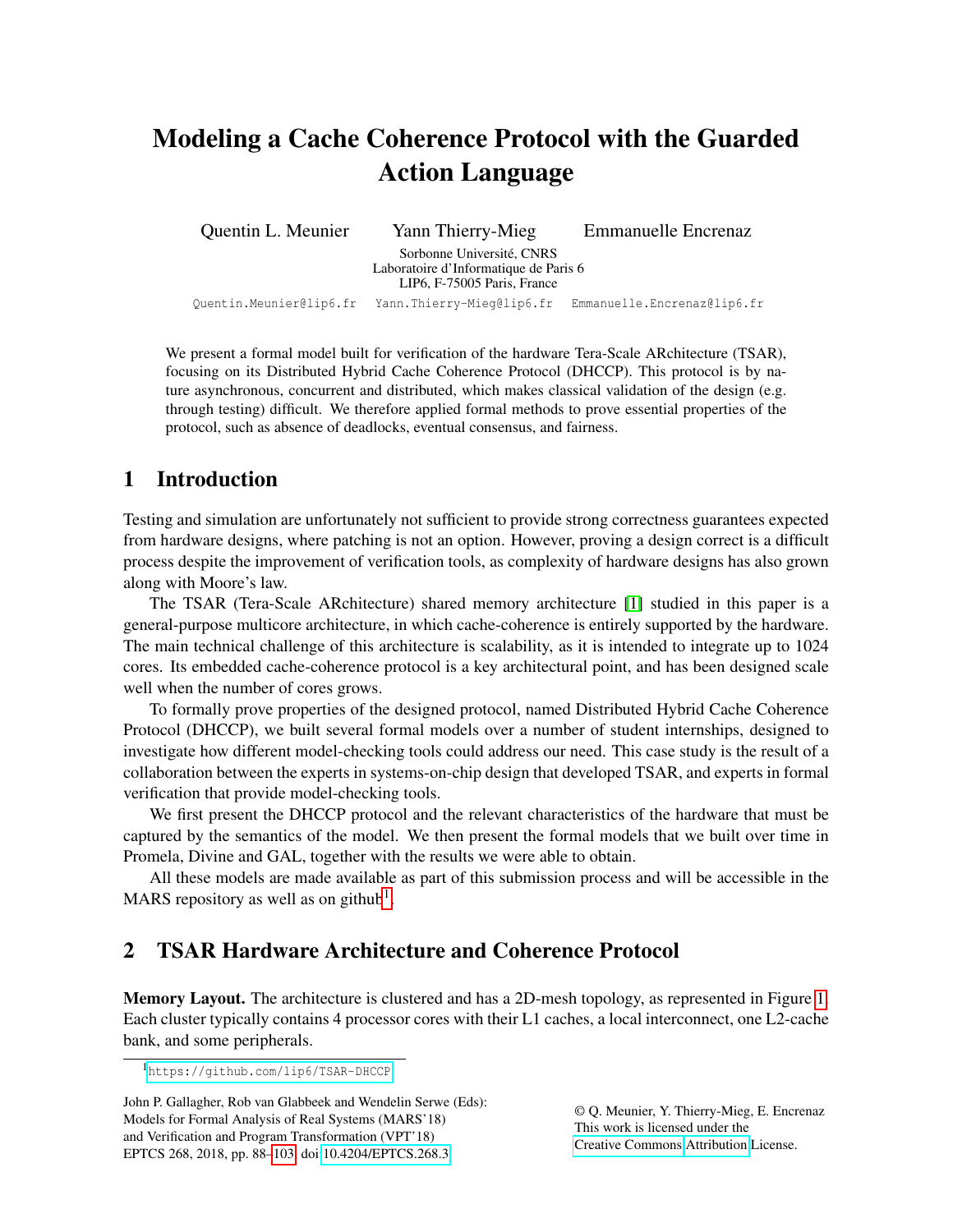The set of all L2-cache banks form a distributed L2 cache: the physical address space is statically split into fixed-size segments, and each L2 cache is responsible for one segment, defined by the physical address MSB bits. As such, the L2 cache is logically shared and physically distributed, making the architecture NUCA (Non Uniform Cache Access): all processors can access all L2-cache banks, but the access time and power consumption depend on the distance between the processor and the cache bank.

<span id="page-1-0"></span>

Figure 1: Tsar Architecture Overview: Mesh Topology and Cluster Details

L1–L2 Communication. For L1-L2 communication, TSAR uses a *L1-L2 Interconnect* composed of two hierarchical levels: a *Local Interconnect* for intra-cluster communication, and a *Global Interconnect* for inter-cluster communication, implemented as a network-on-chip with a 2D-mesh topology. For a L1 cache, accessing a L2 located in another local interconnect results in a longer latency, but both levels implement a logically flat address space. The L1-L2 interconnect provides a built-in broadcast service used by the coherence protocol to efficiently broadcast invalidation messages and contains five independent networks.

**Hardware Coherence Mechanism.** For scalability purpose, TSAR implements a directory-based cache-coherence policy. From a conceptual point of view, the coherence protocol is supported by a global directory located in the L2 controller: this global directory stores the status of each cache line replicated in at least one L1 cache of the architecture. The policy between L1 and L2 caches is writethrough, meaning that the L2 cache always contains the most recent value of a cache line, and there is no exclusive ownership state for a L1 cache. This global directory is physically distributed in the corresponding L2 banks.

The basic coherence mechanism is the following: when the L2 controller receives a WRITE request for a given cache line, it sends an UPDATE or INVAL request to all L1 caches containing a copy except the writer. The write request is acknowledged only when all UPDATE or INVAL transactions are completed.

The L2 cache is inclusive: a cache line present in at least one L1 cache must be present in the L2 cache. Thus for any evicted line, the corresponding copies must be invalidated. When a shared piece of data is modified, the DHCCP protocol uses two different strategies depending on the number of copies:

- MULTICASTUPDATE: when the number of copies is smaller than a certain threshold, called *DHCCP threshold*, the L2-cache controller registers the locations of all the copies and sends an UPDATE request to each concerned L1 cache.
- BROADCASTINVAL: when the number of copies is larger than the *DHCCP threshold* or if there is no room left to register the copies locations, the L2-cache controller registers only the number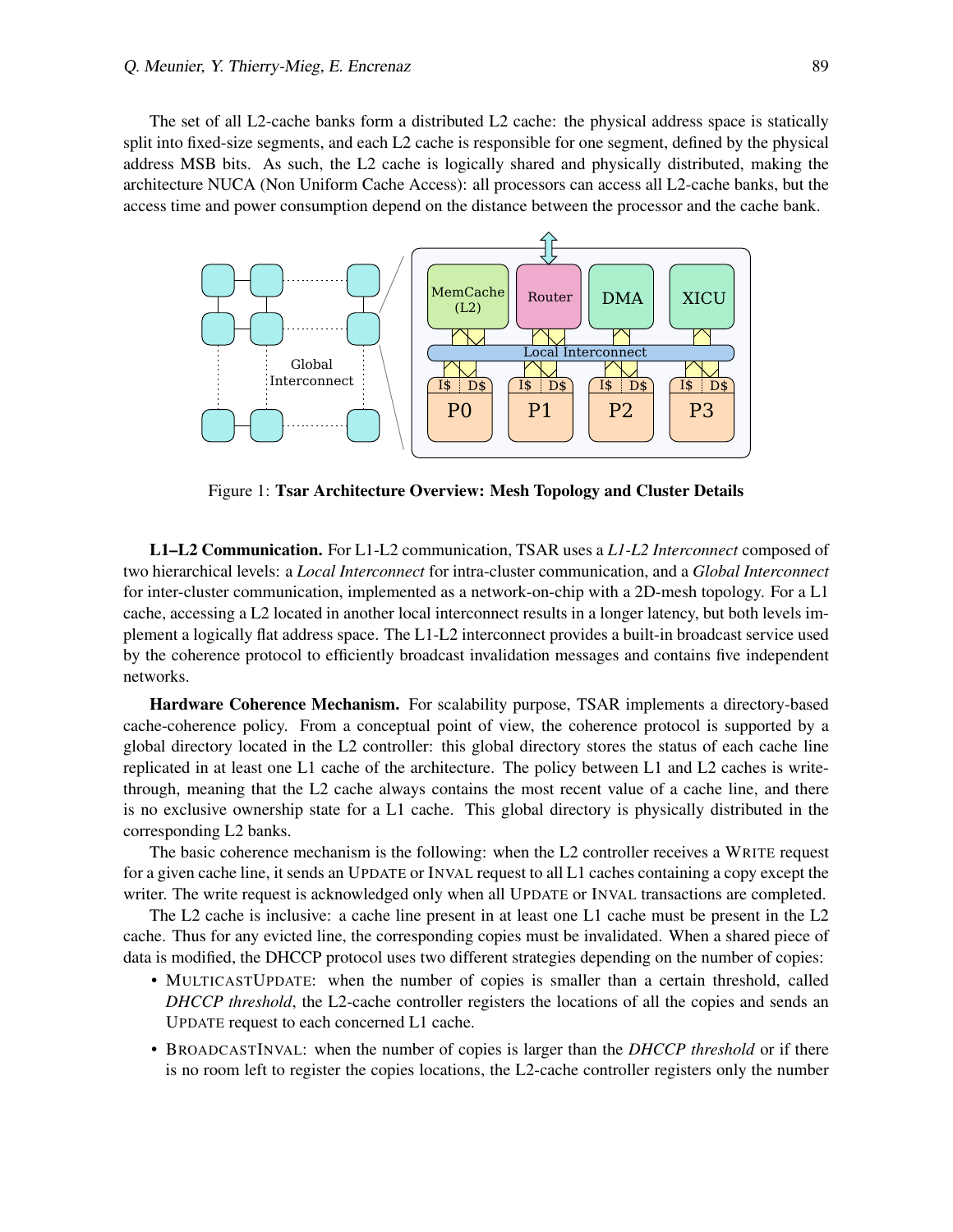of copies without their location, and sends an INVAL request to all L1 caches. Only the L1 caches which own a copy of the line must respond to this request, thus reducing the traffic.

The list of sharers of a given cache line is stored in the L2 directory with a per bank hardware heap shared between lines. A counter of sharers is also maintained in the directory entry. When the threshold of copies is exceeded or when the heap is full, the sharers list is freed and only the counter of copies is used. In this case, broadcast invalidates are used to maintain cache-coherence.

Types of Transactions. Two types of transactions are defined for L1-L2 communication:

Direct transactions, containing the messages read, write, 11 (Load-Linked), sc (Store Conditional), cas (Compare-and-Swap), along with their responses. These transactions use two separated networks for commands and responses. They are initiated by L1-cache controllers. For these transactions, the target can be any L2-cache controller.

Coherence transactions, containing the messages cleanup (eviction from L1 or invalidation acknowledgement), clack (CLeanup ACK), multicast\_update, multicast\_inval, broadcast\_inval, and multi\_ack. There are four types of coherence transactions, each requiring two or three steps. Coherence Transactions.

- A **local cleanup** is a two step transaction initiated by a L1-cache controller when it makes a cache line replacement, usually following a miss. The L1 cache sends a cleanup request indicating it is invalidating the cache line, and the L2-cache controller returns a clack response to acknowledge the line invalidation.
- A **multicast update** is a two step transaction initiated by the L2-cache controller when it receives a write request to a replicated cache line, for which the number of copies does not exceed the DHCCP threshold. It sends as many multi-updt requests as the number of registered copies, but the writer. The expected response is a multi\_ack sent by each involved L1 cache. The L2 cache controller counts the number of responses to detect the completion of the multicast update transaction.
- A **multicast invalidate** transaction is a three step transaction initiated by a L2-cache controller when it makes a cache line replacement (following a miss) and the victim line has a number of copies smaller than the DHCCP threshold. It sends as many multi\_inval requests as the number of registered copies; each L1 cache returns a cleanup response, and the L2 cache acknowledges the invalidation with a clack. The L2-cache controller counts the number of responses to detect the completion of the multicast invalidate transaction.
- A **broadcast** invalidate is a three step transaction initiated by a L2-cache controller when it either replaces a line, or receives a Write request to a replicated cache line, and this cache line has a number of copies larger than the DHCCP threshold. The L2 cache sends a single message broadcast\_inval, which is dynamically replicated by the network to all L1 caches. L1 caches which have a copy must respond by a cleanup message. All these cleanup responses are counted by the L2 cache to detect the completion of the transaction. Finally, the L2-cache controller acknowledges each invalidation with a clack.

The multi\_updt, multi\_inval, broadcast\_inval and clack messages use the direction  $L2 \rightarrow L1$ *Cache*, while the cleanup and multi\_ack messages use the direction  $LI \rightarrow L2$  Cache.

A L1-cache controller must be sure that a sent cleanup request has arrived to the L2 cache before sending a read request for the same line; otherwise, there would be a risk of inconsistency if the latter request passes the cleanup. To enforce this, L2 caches must respond to each cleanup message with a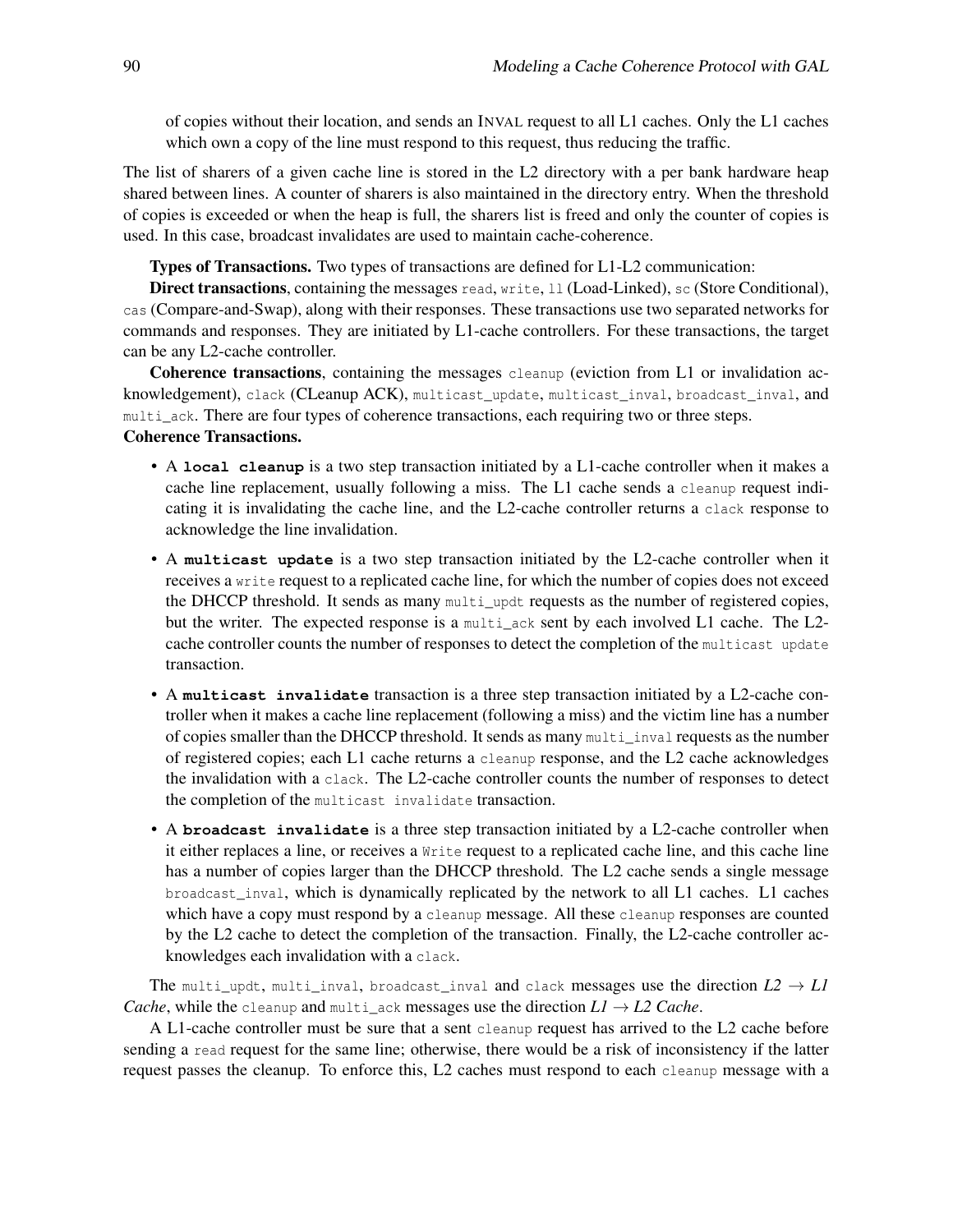clack. In order to avoid deadlocks, clack responses must use a physically separated network. Therefore, the coherence transactions require three separated networks:

- cleanup and multi\_ack share the first network.
- multi\_updt, multi\_inval and broadcast\_inval share the second network.
- clack are conveyed by the third network.

Direct transactions use two further networks: one for requests and one for responses, for a total of five independent networks.

#### 3 Modeled Architecture

Verification Objectives. If intensive testing is mandatory, formal verification can help detect subtle bugs due to some uncommon interleavings of messages on the different networks. In our case, one of the main challenges in the DHCCP protocol consists in counting the correct number of responses for each coherence transaction, since an incorrect count will eventually result in a deadlock.

Our goals were first to model formally the DHCCP protocol so as to prove the absence of deadlocks. We also wanted to prove simple functional properties, such as every request receives a response, or a shared copy modification eventually leads to an invalidation or an update of the other copies. Proving these properties would greatly strengthen our confidence in the protocol.

We did not expect verification to scale up to the full 1024 core design, but that is not truly necessary due to the symmetry of DHCCP. Our main goal was then to target a platform configuration that would exhibit all the characteristics of DHCCP by working up progressively from smaller configurations. To exhibit all relevant properties we determined that we needed a threshold for DHCCP that is strictly less than the number of possible copies of a data, so all types of coherence transactions can occur, so we need to scale to a design with at least three processors. Another parameter we identified is that at least two addresses should be represented to show that no problem arises from the sharing of the channels between the different L1 caches and L2 banks.

Architecture Parameters. In order to be able to verify properties, the components in the architecture need to be abstracted, and some restrictions have to be made. The modeled components are processor, L1 cache, L2 cache, memory and interconnect channels. All of these components except channels are modeled as reactive communicating automata, they have a control location or state that defines which messages they can send or receive.

As seen in the section on the interconnect, the topology is logically "flat" , and is modeled as such. Channels have the capability to serialize requests coming from different sources, and to route a request to different destinations.

The architecture parameters are the following:

- Number of processors and their L1 caches: NB\_PROC.
- Number of cache lines in the L2 cache:  $NB_1L2$ . Each L2-cache bank contains only one line in the model, and thus several cache lines translate into several L2-cache banks.
- DHCCP threshold: CACHE\_TH.

This parametrized description should be preserved during the modelling to be able to easily consider configurations of increasing complexity.

There are three significant restrictions in the models we built: 1. the single line L2-cache bank, 2. the assumption that the L2 is large enough to contain all memory lines, and 3. the absence of data modelling.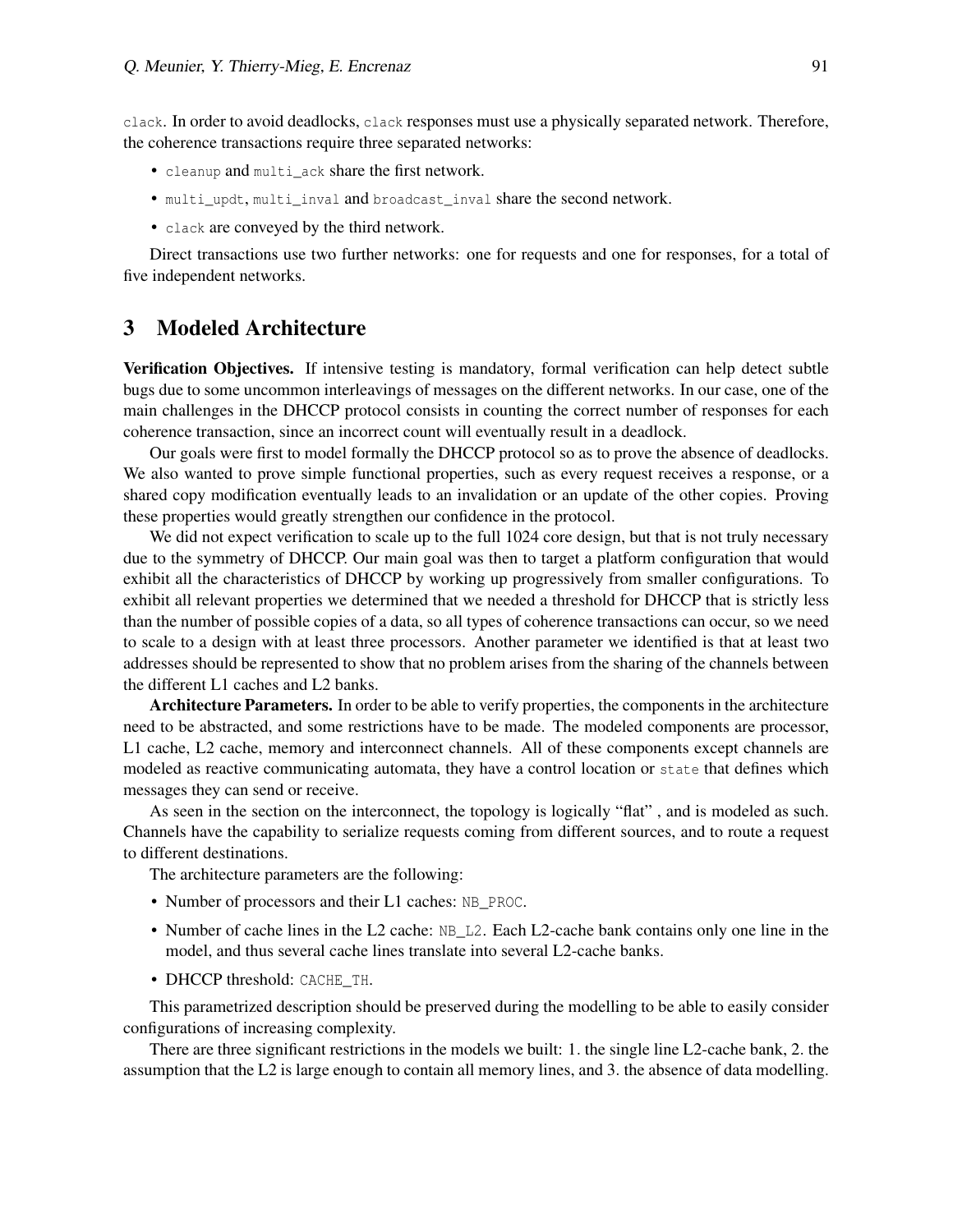The first restriction prevents a L2-cache bank from receiving on its port requests at different addresses. This is a reasonable simplification, as there is globally not much interaction between requests targeting different cache lines in the L2 cache. The second restriction prevents several memory addresses from being in the same L2 bank; lifting this restriction would require to modify the L2 state machine and add several variables into it (thus yielding even quicker combinatorial explosion). The third restriction means that we only model the control part of the protocol, and abstract away the content of the data in the lines of cache. Adding data is easy from a modelling point of view, and would enable verification of some coherency properties but these data values do not impact correctness of the protocol (e.g. deadlock freedom) and they would participate in state space explosion.

Table [1](#page-4-0) describes the variables we considered relevant inside each component. The processor model is very simple and sends random read or write requests at a random address. The L1 cache contains only one line, and the line validity is defined by the cache state. Each L1 cache is defined with a unique identifier. Each L2 cache contains the line address it can hold, along with arrays for the explicit list of copies, and a variable to store the copies count. A channel interconnects two components and is modeled as a one-place buffer. There is one channel per network, i.e. 5 between L1 caches and L2 banks for the case of DHCCP.

Figure [2](#page-5-0) shows a system instance with  $NB\_PROC = 2$ ,  $NB\_L2 = 2$ , and CACHE\_TH = 2, and with some of the components variables values. Appendices [A](#page-13-0) and [B](#page-14-0) show the finite state machines for the L1 and L2 caches. All states are represented, but some transition actions are omitted for clarity. Appendice [C](#page-15-1) describes the different messages modeled and the channels on which they are conveyed. These messages types are directly obtained from the DHCCP description in section [2.](#page-1-0) Figure [3](#page-5-1) shows the dynamics, through a sequence diagram describing a cache miss.

<span id="page-4-0"></span>

| <b>Processor</b>             |                     | <b>Channel</b>                                                      |                                                    |  |  |  |
|------------------------------|---------------------|---------------------------------------------------------------------|----------------------------------------------------|--|--|--|
|                              |                     |                                                                     |                                                    |  |  |  |
| state                        | <b>FSM</b> state    | address:                                                            | target address of the request                      |  |  |  |
| addr:                        | address of the last | id (optional):                                                      | identifier of the request sender                   |  |  |  |
|                              | request emitted     | type:                                                               | request type                                       |  |  |  |
| L1 cache                     |                     |                                                                     |                                                    |  |  |  |
| state                        |                     | <b>FSM</b> state                                                    |                                                    |  |  |  |
| id:                          |                     |                                                                     | identifier of the cache (different for all caches) |  |  |  |
| v addr:                      |                     | address contained in the cache when it is valid                     |                                                    |  |  |  |
|                              |                     | (validity is encoded in the sate)                                   |                                                    |  |  |  |
| addr save:                   |                     | address of the last request sent                                    |                                                    |  |  |  |
| L <sub>2</sub> cache         |                     |                                                                     |                                                    |  |  |  |
| state                        |                     | <b>FSM</b> state                                                    |                                                    |  |  |  |
| line addr:                   |                     | address of the line mapped in this L2-cache bank                    |                                                    |  |  |  |
| n copies:                    |                     | number of copies for this line                                      |                                                    |  |  |  |
| dirty:                       |                     | true if the line has been modified w.r.t. the memory                |                                                    |  |  |  |
| src_save and src_save_clnup: |                     | used to save a request source id when a coherence request is needed |                                                    |  |  |  |
| cpt, cpt_clnup and rsp_cpt:  |                     | counters used for the sending of multicast or broadcast requests    |                                                    |  |  |  |
| $v_c_id[]$ and $c_id[]$ :    |                     | arrays of size CACHE_TH storing the explicit list of copies;        |                                                    |  |  |  |
|                              |                     | if $v_c_id[i] == 1$ , then entry i in c_id is valid                 |                                                    |  |  |  |
|                              |                     | and $c$ id $[i]$ contains the corresponding cache identifier.       |                                                    |  |  |  |

Table 1: Components modeled with their variables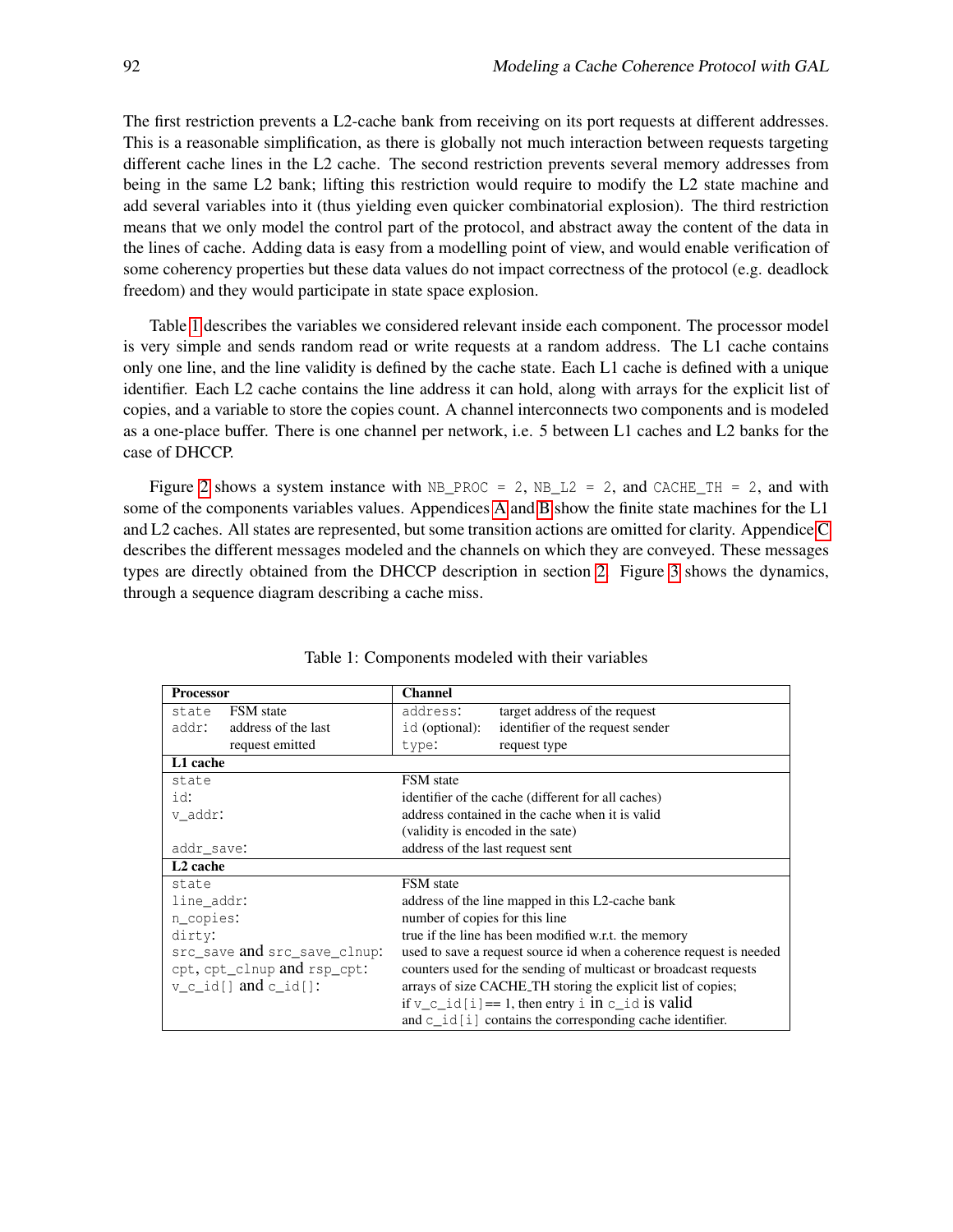<span id="page-5-0"></span>

Figure 2: Example of an architectural state modelisation, in which the line with address 1 has a copy in both L1 caches



Figure 3: Message Sequence in case of misses in the L1 and L2 caches. The messages are the following:

- (1) The processor connected to the L1 cache sends a read request (message  $DT\_RD$ ) for the line with address 0 (PL1DTREQ channel).
- (2) The L1 cache does not own a valid copy of the line and sends a RD message for the line at address 0 (L1L2DTREQ channel).
- (3) The L2 cache in charge of address 0 receives the request and, as it misses, sends a GET message for address 0 to the memory (L2MEMDTREQ channel).
- (4) The memory responds with a RSP\_GET message to the requesting L2 (MEML2DTRSP channel).
- (5) The L2 cache updates it state for the line and responds to the L1 with a RSP\_RD message (L2L1DTRSP channel).
- <span id="page-5-1"></span>(6) Upon receiving the response, the L1 cache updates its state and responds to the processor with a RSP\_DT\_RD message (L1PDTRSP channel).

#### 4 Modeling using Communicating Process

Promela Models. To model DHCCP we first used the Promela language and its supporting tool Spin [\[10\]](#page-12-0). It offers as modeling framework asynchronous process communicating over channels. The language itself is relatively comfortable, each component is described using code-like control structures (case, loop). The tool can exhibit traces as sequence diagrams, which are particularly valuable to develop and debug the model.

We first built [\[8\]](#page-12-1) up automata of the behavior of the L1 cache and the memory controller, and abstracted the activity of processors to arbitrary read and write requests. These automata were then encoded into Promela using labels and goto.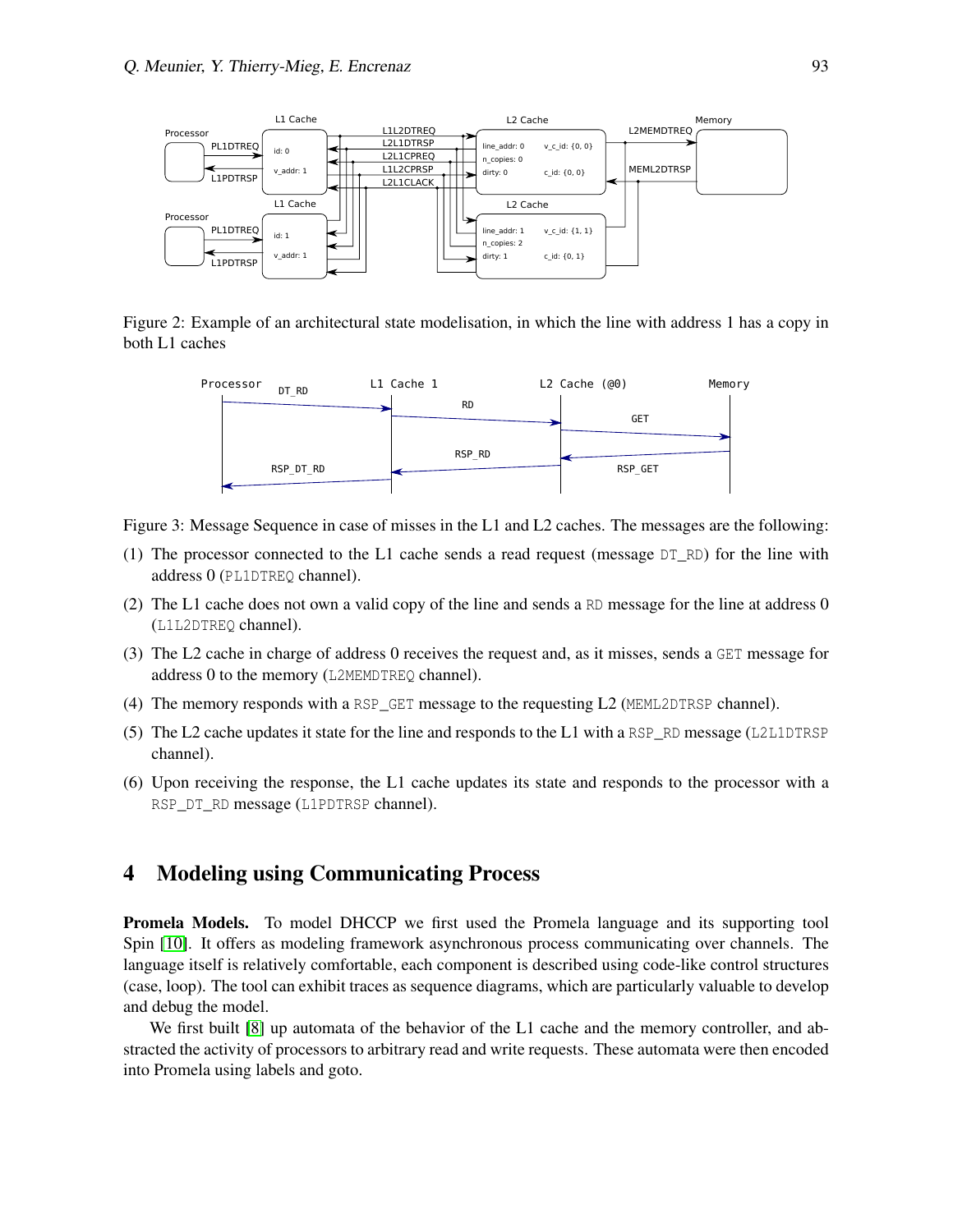To validate the models, we used properties encoded into "observation" automata, synchronized with the system. In some cases, adding these automata proved to be a problem, as they can incorrectly block the system if not well designed. Also, to observe channels we had to duplicate channels and messages (one for the true channel, one for the observer) which is quite intrusive. Overall, this observation mechanism was quite cumbersome, and participated in state space explosion.

We separately analyzed the components in simple configurations before assembling them. The simple configurations helped validate that the Promela code correctly reflected the automata. Full modelchecking was however only possible on the simplest instances, with a single processor and two addresses. For the full system, we were only able to use simulation and bounded model-checking (up to roughly  $10^8$  states).

This Promela model was then extended and refined with the same goals in mind [\[7\]](#page-12-2). We simplified and abstracted the data manipulation, and removed the observers. We were still unable to explore the full state space for three processors, reaching 270 steps in depth for  $10^9$  states. We explored instead two configurations with two processors, while varying the threshold variable. We were also able to include the LL/SC (Load-link/Store-conditional) support in the TSAR architecture, leading unfortunately to much more complex automata, as more control messages were introduced.

While partial-order reduction was activated, we could not activate *d step* as every set of actions contains at least one channel interaction. The channels themselves are shared for both writing and reading (precluding use of *xr*/*xs* keywords) since it models a bus.

In conclusion, despite some aggressive simplifications (e.g. full data abstraction), we were unable to fully verify deadlock freedom for Promela models for even the smallest truly relevant configuration, i.e. at least three processors, two addresses, and a threshold at 2 so that both multicasts and broadcasts can occur. The language and simulator were however quite comfortable to use.

Divine Models. We then built a second set of models [\[5\]](#page-12-3), but this time using the Divine [\[2\]](#page-11-1) language. Similarly to Promela, Divine is a language to express systems as (asynchronous) processes communicating over channels. However, it is a much simpler language with less features. Each process is described using an automaton with "local" variables ; transitions have a source and target state, a guard or enabling condition over variables, may send or receive messages from channels and update variables.

We chose to use Divine mostly because we wanted to try other tools than Spin. Thanks to having a relatively simple syntax and semantics, and also due to the existence of a nice set of benchmark models [\[9\]](#page-12-4), several tools provided support for the language. The Divine tool coming with the language handled LTL in multi-core and distributed settings, LTSmin [\[3\]](#page-12-5) offered support for both explicit and symbolic exploration, and building upon new results [\[4\]](#page-12-6), a prototype path to input Divine models to our symbolic model-checker ITS-Tools had been recently built.

Building the model in Divine was harder than in Promela however. On the positive side, we have good control over the atomicity of statements; in the Promela models, due to interaction of send/receive actions with the atomic keyword, some interleavings of independent progression of different process were still observable. For instance, a (passive) component that consumes a message and immediately sends an answer on a different channel could not be modeled without the state between receive and send being materialized.

On the other hand, we fell into some difficulties to model channels; Promela let us peek at the content of a channel without consuming it, enabling a routing mechanism where an entity only consumes messages which are addressed to it. Without this mechanism, we were in fact unable to model the semantics we needed; we had to resort to explicit modeling of the channel as shared global variables, and simulating read and write operations with instructions. Divine's support for parametric modeling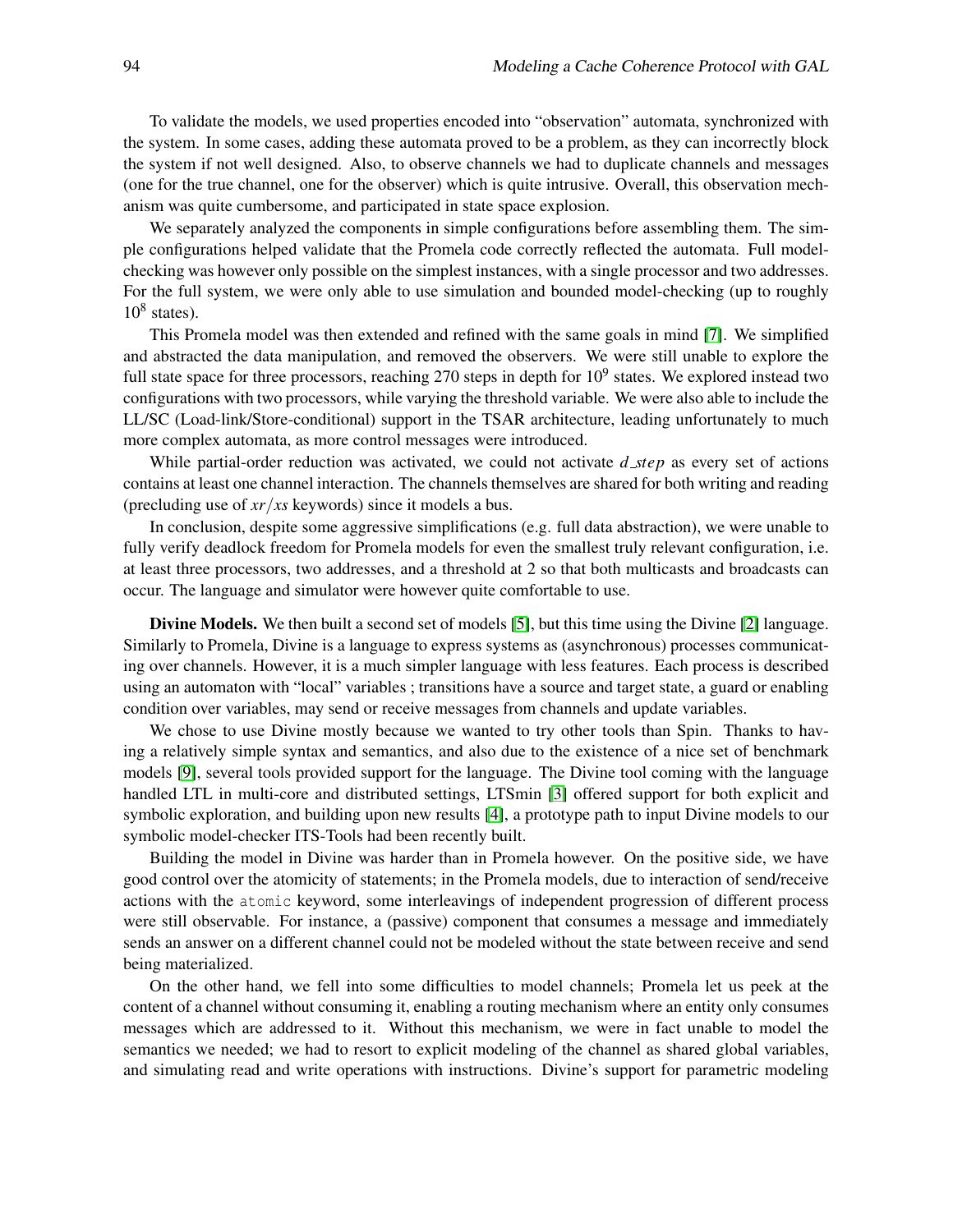was also poor, since it basically recommends the use of the macro expansion tool *m4*, which is not comfortable.

During this internship, we again built separate components, then progressively assembled them to build more complex configurations. We used LTL (instead of observation automata) to express expected properties of the system, under fairness constraints that force all of the processes to progress. Without fairness, most of the properties were not valid, which was expected, but unfortunately fairness is not supported by all the tools.

With these models, we were able to reproduce a real deadlock found on a previous version of the DHCCP protocol. On the configuration with two processors, two addresses and a threshold set at 1, the scenario exhibited by the sequence diagram in Figure [4](#page-8-0) could occur. It leads to an incorrect counter value, that ultimately leads to a deadlock by propagation as the head message in the FIFO channel cannot be consumed and communications lock down.

This bug was detected in the cycle-accurate TSAR prototype by its designers, using testing and simulation, but it took one year to detect this issue and correctly diagnose it. Building a solution to correct the problem was non trivial, and took another six months. In contrast, once the formal models were built, detecting it was easy, even for a relatively non expert Master 2 student, and model-checking could exhibit readable diagnostic traces. We were then able to modify our model to match the next (correct) version of the DHCCP protocol described in section [2,](#page-1-0) and we checked that the deadlock issue was indeed resolved.

However, we were still unable to fully verify larger configurations with three or more processors. The use of ITS-tools was possible only for deadlock detection, as fairness constraints were unavailable to check the more complex LTL properties. The input from Divine to ITS-tools also involves several automated transformation steps, that yielded a relatively complex model due in part to channel communications modeled as shared variables, and to the loss of structural information in the transformation (i.e. from a set of processes to a single large specification). Experimentation with LTSmin was not extensive, but we measured performance similar to that of the Divine tool; again chains of transformations and relatively poor tool integration made this path less comfortable than just using Divine natively.

In conclusion, using Divine models, we were able to successfully reproduce a critical bug in the TSAR coherence protocol, and to prove that the patch did solve the problem. However, we were still unable to perform verification for larger instances with three or more processors.

#### 5 Modeling with GAL

The third set of models were built using the Guarded Action Language (GAL) [\[6\]](#page-12-7) during a Master Thesis [\[11\]](#page-12-8). GAL is a language offering very fine control over the expression of concurrent semantics, with no assumptions on the existence of higher level constructs such as processes or channels and very few keywords.

Guarded Action Language. GAL is a formalism supporting hierarchical descriptions of components; terminal or leaf components are specified as GAL type declarations, while composite type definitions allow to instantiate existing types (of GAL or composite nature) and synchronize these instances. A GAL specification is then composed of a set of type declarations, and a specific instance main which is designated as the full system. These characteristics of the language, borrowed from architectural description languages, help reuse model elements in various configurations easily.

A GAL type declaration defines a set of integer variables and fixed-size arrays of integers as variables. A state of a GAL is then a complete assignment of an integer value to each of these variables. Transitions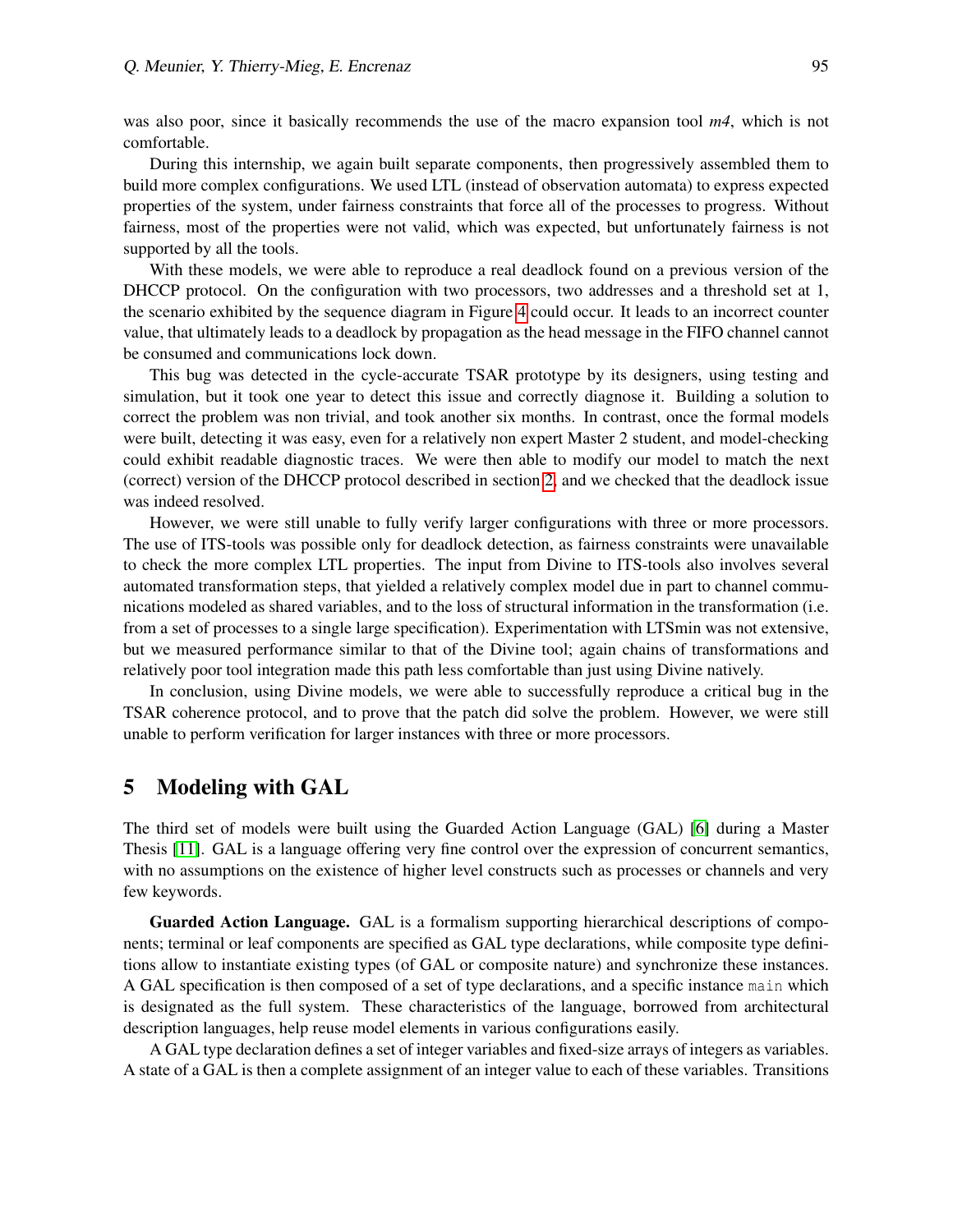<span id="page-8-0"></span>

Figure 4: Part of a deadlock sequence in a previous version of the DHCCP protocol. Blue arrows represent direct messages while red arrows represent coherence messages. Messages can be received out of order due to the existence of several channels between the memory controller and the L1 cache. The RSP\_B\_INV message was exclusive to that version of DHCCP. At the end of the sequence, the line count in the L2 is one whereas there are no copies left.

are defined as a triplet  $\langle g, l, a \rangle$ , where g is a boolean enabling condition or guard, *l* is a label chosen from a finite set, and *a* is a sequence of statements or actions that must be executed atomically. A statement can be an assignment to a variable of an expression computed over variables, or a call to a label. The call statement is resolved by finding a transition bearing the target label, whose guard is enabled, and executing it.

A composite type declaration defines a set of instances and fixed-size arrays of instances as variables. A state of a composite is then a complete assignment of a subcomponent state to each of these instances. Synchronizations are defined as a pair  $\langle l, a \rangle$ , where *l* is a label chosen from a finite set, and *a* is a sequence of call statements that must be executed atomically. A call statement has a target, which can be either the enclosing instance itself, or any nested instance. The target of the call must then evolve through a transition (or synchronization in composite case) that bears the target label.

GAL also offers parametric modeling features, in the form of parameters defined over a discrete range of values<sup>[2](#page-0-0)</sup>. These parameters let us define parametric transitions, that correspond to a set of non parametric transitions, one per possible value of the parameters. Parameters can be used to define parametric labels, in order to model communications over discrete data types as calls to labels.

GAL is mostly designed to be the target in a model transformation process, where the specification is typically expressed using a domain specific notation such as Promela or Divine, and automatically translated to GAL for analysis purposes. Going for direct modeling in GAL however, gives us proximity to the symbolic solution engine, enabling the use of advanced features that are not built into the general purpose transformation, e.g. from Divine.

In particular, the automatic transformation loses structural information, yielding a single GAL com-

 $2$ In the syntax, parameters are distinguished from variables by a \$ sign.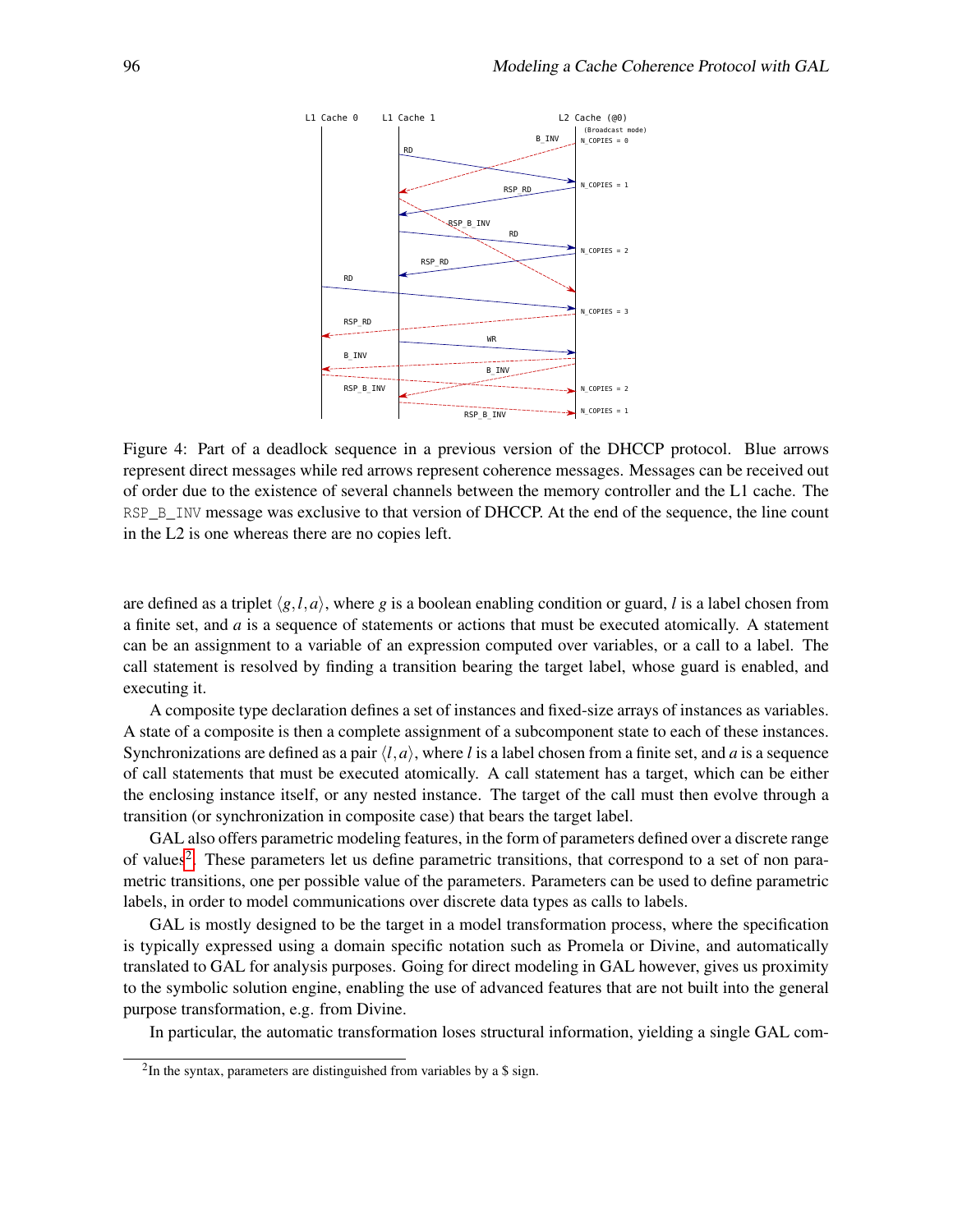```
1 typedef addr<sub>-t</sub> = 0 .. $NB<sub>-</sub>L2 - 1 ;
2 typedef type_t = 0 \ldots 19 ;
3 typedef id_t = 0 . . $NB_PROC − 1 ;
4
5 gal ChannelAddrType {
6 int is Full = 0 ;
7 int addr = 0 ;
8 int type = 0 ;
9 transition read
10 (addr_t $addr, type_t $rtype)
11 [ is Full == 1 && addr == $addr
12 && type == $rtype]
13 label "read" ($addr, $rtype) {
14 is Full = 0;
15 addr = 0 ;
16 type = 0 ;
17 }
18 transition write
19 (addr_t $addr, type_t $wtype)
20 [is Full == 0]
21 label "write" ($addr, $wtype) {
22 is Full = 1;
23 addr = $addr ;
24 type = $wtype;
                                          25 }
                                             26 }
                                          27 gal CacheL1 {
                                            28 int state = $INT; // state in the automaton
                                            29 int v addr = 0 ; // address in cache if VALID
                                            30 int addr_save = 0; // saves the address
                                            31 // of a sent request
                                            32 int id; // fixed identifier of this L1 cache
                                             33
                                            34 t r a n si ti o n t i n i t ( i d t $id )
                                                  [state == $INIT]36 label "init" ($id) {
                                             37 state = SL1 EMPTY;
                                             38 id = $id;
                                              39 }
                                              40 transition t_Empty_WriteWaitEmpty
                                             41 (id_t $id, addr_t $addr)
                                            42 \int \text{state} = \frac{1}{2} \cdot \text{EMPTY} && id == \oint \text{id}43 l ab el " read PL1DTREQ write L1L2DTREQ "
                                            44 ( $id , $addr , $DT WR, $WR) {
                                            45 state = L1_WRITE_WAIT_EMPTY;
                                            46 addr_save = $addr;
                                            47 }
                                             48 . . .
```
Figure 5: GAL encoding of a channel carrying messages (5–26) featuring a type (8) and an address field (7). Part of the GAL modeling the L1 cache (27–46).

ponent instead of a composition of process. The encoding of channels as global variables also prevents the transformation from automatically building a representation using synchronizations on labels.

Elementary Components. We separately developed the models of the communication channels and of the various components. For normal components, we model automata by defining a state variable, then adding a GAL transition for every transition of the automata.

For channels, we built a GAL with enough variables to store the message, and a boolean flag to test if the channel is full. For each possible message going through the channel (which must be a finite domain) we generate two transitions *read* and *write* with a distinct label for each of them. In this example (see Figure [5\)](#page-9-0) the channel messages carry a target address (among possible memory slots) and a message type (among 20 possible values, e.g. update request). The read operation also flushes the state of the channel, to prevent this unreadable state information from participating in the state space explosion.

The processor is modeled as a three state automaton, alternating between an idle state and a state where a read (resp. write) request is sent to the L1 cache on an arbitrary address. Then, it awaits the reply to go back to idle. The Memory cells are even simpler: since data values have been abstracted away, they feature a single state and two transitions that simply acknowledge and reply appropriately to PUT and GET requests.

The L1 and L2 cache are much larger with respectively 14 and 16 states. They also feature variables that increase the state space size significantly. When transitions of an automaton read or write on channels, we add labels to those actions, indicating which channel is used. The message data is filtered by specifying values in the target label. For instance, the transition from EMPTY to WRITE\_WAIT\_EMPTY shown in Figure [5](#page-9-0) reads a DT\_WR request from the channel PL1DTREQ and writes a WR to the channel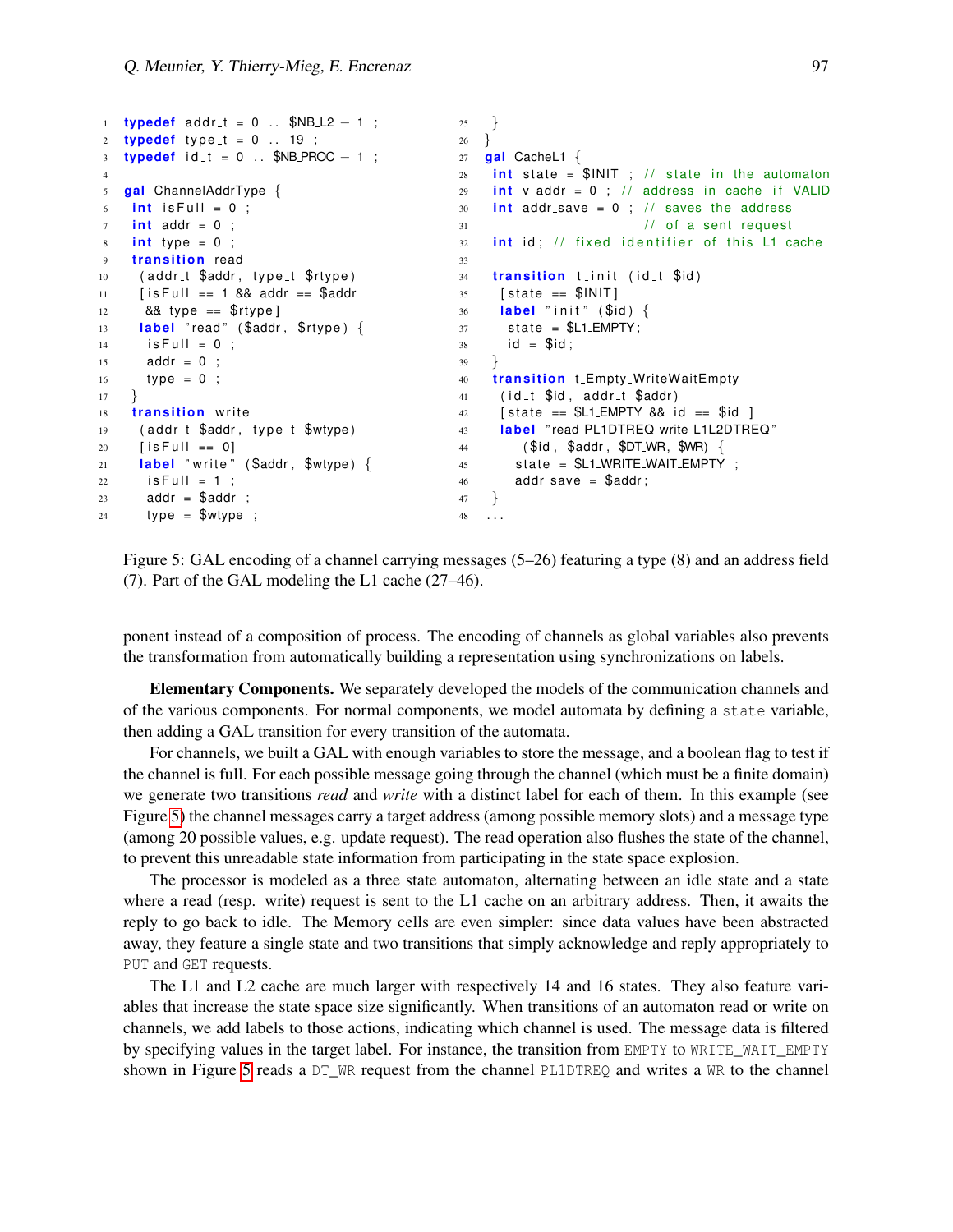```
1 composite ProcessorCacheL1 {
2 Processor p;
3 CacheL1 c:
4 ChannelAddrType chan PL1DTREQ ;
5 ChannelAddrType chan L1PDTACK ;
6
7 synchronization init (id<sub>-1</sub> $id)
8 label "init" ($id) {
9 c." in it " $id );
10 }
11 // local communications are unlabeled
12 synchronization s_write_PL1DTREQ
                                              13 (addr_t $addr, type_t $type) {
                                              14 p." write_PL1DTREQ" ($addr, $type);
                                              15 chan_PL1DTREQ." write" ($addr, $type) ;
                                              16 }
                                              17 // exposing the ports of the L1 cache
                                              18 synchronization s_read_L2L1CPREQ
                                              19 (id t $id, addr-t $addr, type t $type)
                                              20 label "c_read_L2L1CPREQ" ($id, $addr, $type) {
                                              21 c." read L2L1CPREQ" ($id, $addr, $type);
                                               22 }
                                              23 . . .
```
Figure 6: Composite encoding a component nesting a Processor, a L1 cache and two channels.

L1L2DTREQ. Some components such as the L1 cache have a set identifier defined at initialization, that is used to tag outgoing messages, or to filter messages according to their target address. Transitions without communications on channels are left unlabeled, and can thus occur at any time.

Assembling a Configuration. From these models of channels and components we hierarchically build a representation of the full system. A first composite type CompositeCacheL1 is defined containing an instance of a Processor, an instance of a L1 cache, and two instances of channels connecting them together.

Channels are connected to appropriate endpoints using synchronizations. Unlabeled synchronizations are used to label local communications within the composite. The synchronization s\_write\_- PL1DTREQ shown in Figure [6](#page-10-0) is an example of this, and models the processor p sending a write request. The contents of the message (address and type) could be anything at this synchronization level. The labels that correspond to communications between the L1 cache and the L2 cache are however reexposed as labels of the composite, which simply forwards the request to the L1 cache instance.

We then build a top level composite acting as main that contains an array of instances of CompositeCacheL1, an array of instances of L2 caches and all the channel instances connecting them. The whole description is parametric and controlled by the three parameters set at the top of the file. Several other configurations were built to test each component in isolation.

Experiments and Measurements. On these models we were able to prove absence of deadlock and some logical properties expressed in CTL. Overall we considered all configurations with up to NB\_PROC  $= 6$  processors, up to NB\_L2 = 3 L2 addresses, and a CACHE\_TH between 1 and 3. For each configuration, we ran the verification on an Intel Xeon 2.6 GHz machine with a limit set to 8 hours to complete the simulation, and a maximum of 192 GB of memory. Table [2](#page-11-2) reports on the experiments that finished within the time and memory constraints, and gives their time, the number of accessible states and the memory used.

The state space size is relatively modest, compared to the models crafted in other languages, thanks to the fine control over the atomicity of steps offered in GAL. We were indeed able to scale up to the configurations of interest, i.e. 3 processors, 2 L2 cache, and a threshold of 2.

A set of 16 properties were expressed in CTL, covering request response scenarios such as "any time two processors share an address and one writes on it, the other one eventually gets an invalidate request."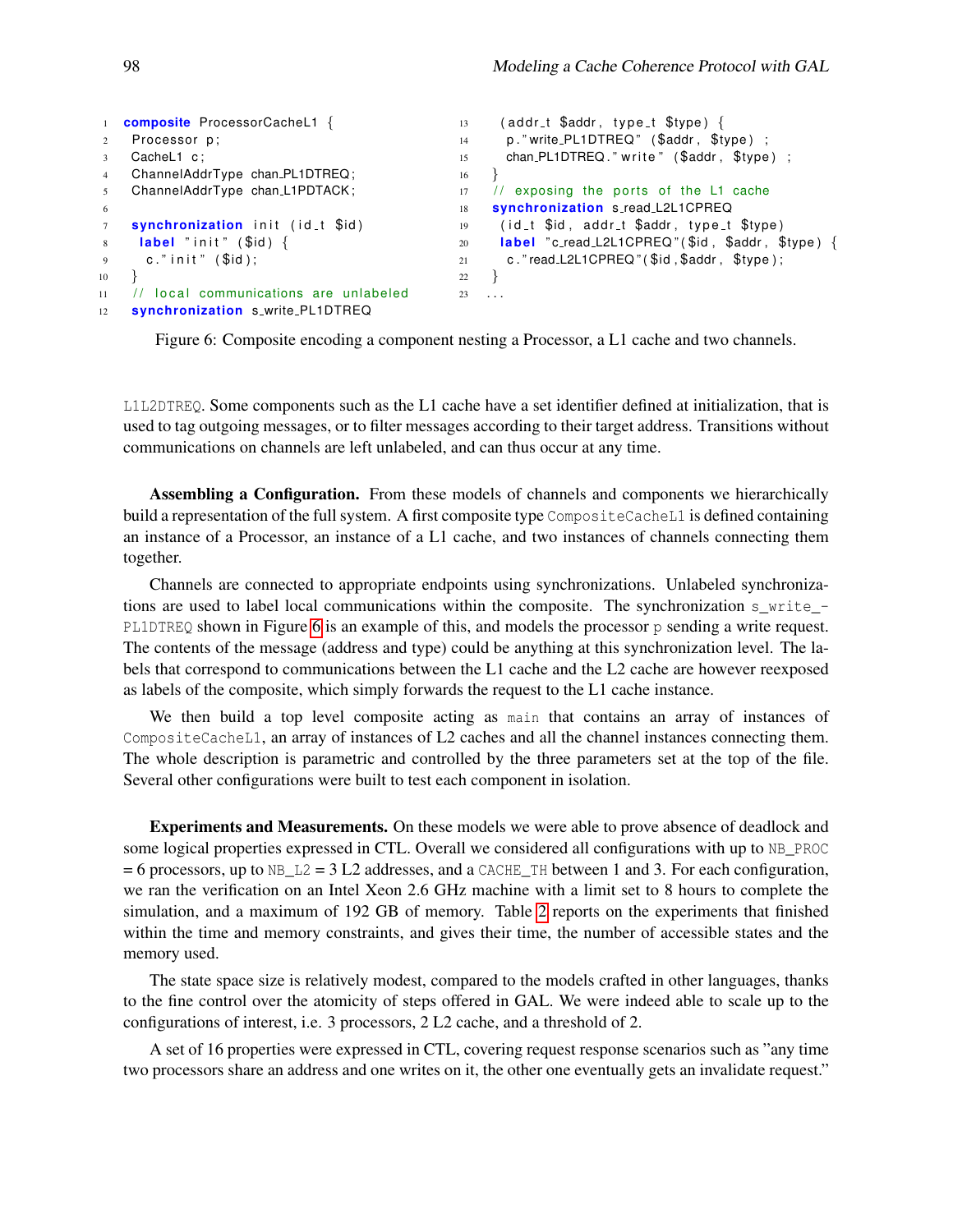| PROC           | L2             | TH                  | <b>States</b> | Time   | Mem  | PROC           | L2             | TH             | <b>States</b> | Time   | Mem    |
|----------------|----------------|---------------------|---------------|--------|------|----------------|----------------|----------------|---------------|--------|--------|
|                |                |                     |               |        |      | $\overline{c}$ | 3              | 2              | $1.13e+06$    | 44     | 568    |
| 1              |                | н.                  | 51            | 0.05   | 5    | 2              | 3              | 3              | $1.27e+06$    | 46     | 599    |
| 1              |                | $\overline{2}$      | 52            | 0.05   | 5    | 3              |                |                | 175234        | 3      | 57     |
|                |                | 3                   | 53            | 0.06   | 5    | 3              |                | 2              | 226329        | 35     | 326    |
|                | 2              | 1                   | 555           | 0.13   | 7    |                |                | 3              |               |        |        |
|                | 2              | $\overline{c}$      | 565           | 0.12   | 7    | 3              |                |                | 130450        | 51     | 625    |
|                | 2              | 3                   | 575           | 0.18   | 8    |                | $\overline{c}$ |                | $4.32e+07$    | 860.58 | 3871   |
|                | 3              |                     | 4503          | 0.47   | 15   | 3              | 2              | 2              | $6.77e+07$    | 3692   | 7547   |
|                | 3              | ı<br>$\overline{2}$ | 4572          | 0.52   | 15   | 3              | 2              | 3              | $1.54e+07$    | 1396   | 6315   |
|                |                |                     |               |        |      | 3              | 3              | 3              | $5.14e+08$    | 18759  | 66733  |
| J.             | 3              | 3                   | 4641          | 0.44   | 15   | 4              |                |                | $3.36e + 06$  | 44     | 662    |
| $\overline{2}$ | 1              | 1                   | 7070          | 0.54   | 14   | 4              |                | 2              | $5.53e+06$    | 184    | 1645   |
| $\overline{c}$ | 1              | $\overline{2}$      | 1892          | 0.46   | 15   | 4              |                | 3              | $1.04e+07$    | 574    | 3285   |
| $\overline{2}$ | 1              | 3                   | 2160          | 0.47   | 15   |                | $\overline{c}$ | 2              | $4.49e+09$    | 149471 | 171457 |
| $\overline{c}$ | $\overline{c}$ | 1                   | 681471        | 14     | 232  | 4              |                |                |               |        |        |
| 2              | $\overline{2}$ | $\overline{2}$      | 68401         | 5      | 98   |                |                |                | $6.06e+07$    | 254    | 1389   |
| $\overline{2}$ | 2              | 3                   | 77449         | 6      | 99   |                |                | 2              | $1.08e + 08$  | 9315   | 9439   |
| 2              | 3              |                     | $2.76e+07$    | 640.14 | 3482 | 6              |                |                | $1.05e+09$    | 831    | 3710   |
|                |                | ı                   |               |        |      | 6              |                | $\overline{c}$ | $1.87e+09$    | 12324  | 23118  |

<span id="page-11-2"></span>Table 2: Runtime (in seconds) and memory (in MB) required for the configurations of the parameters NB\_PROC,NB\_L2,CACHE\_TH which could be explored.

#### 6 Conclusion

We presented a case-study focusing on the modeling of a cache-coherence protocol in GAL, and discussed previous implementations using other languages and tools for the same protocol. We noticed a certain difficulty, for the students who worked on the subject, to assimilate the underlying formalism of each tool. We also noticed how small changes in the language semantics can result in big changes, either in the model description or in the state space size. In particular, the communication and synchronisation primitives offered by a language are of high importance for getting clean and efficient models.

The parametric and compositional features of GAL proved adequate to write models directly by hand. The parametric features are useful both for writing a model with several instances of a same module (e.g. cache) and for exploiting internally the similarities between these modules to improve verification efficiency.

Overall, this case study showed that model-checking tools could highlight real bugs and could run on problems of substantial size, provided appropriate formal models can be built accurately.

#### Acknowledgements

This work would not have been possible without the contributions of the students working on the project Mohamad Najem, Akli Mansour, Zahia Gharbi and Di Zhao.

#### References

- <span id="page-11-0"></span>[1] *TSAR: Tera-Scale Multiprocessor ARchitecture home page*. Available at [https://www-soc.lip6.fr/](https://www-soc.lip6.fr/trac/tsar) [trac/tsar](https://www-soc.lip6.fr/trac/tsar).
- <span id="page-11-1"></span>[2] Jir´ı Barnat, Lubo Brim & Petr Rockai (2009): *DiVinE 2.0: High-Performance Model Checking*. In: 2009 International Workshop on High Performance Computational Systems Biology (HiBi 2009), IEEE Computer Society Press, pp. 31–32, doi[:10.1109/HiBi.2009.10.](http://dx.doi.org/10.1109/HiBi.2009.10)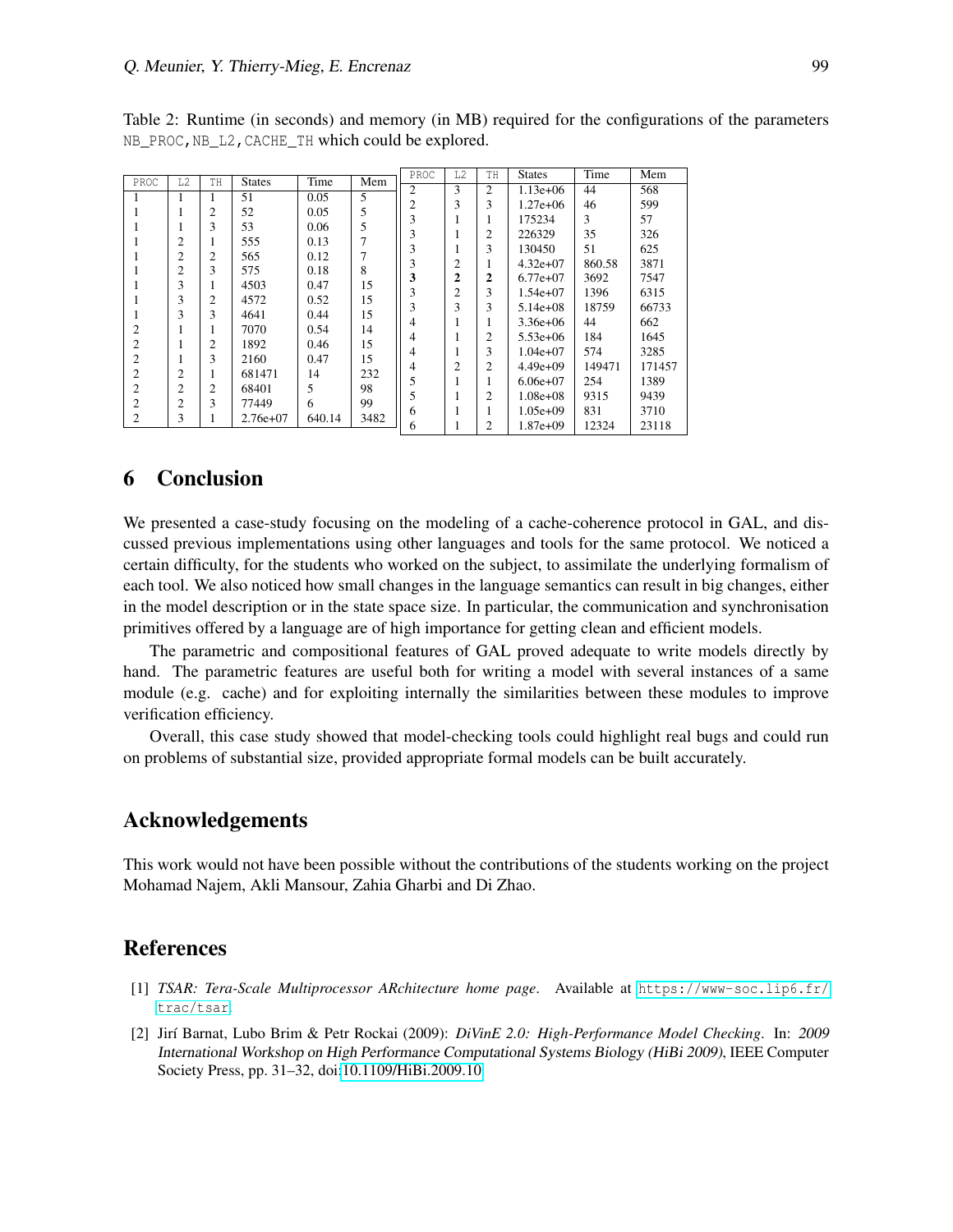- <span id="page-12-5"></span>[3] Stefan Blom, Jaco van de Pol & Michael Weber (2010): *LTSmin: Distributed and symbolic reachability*. In: Computer Aided Verification (CAV), Springer, pp. 354–359, doi[:10.1007/978-3-642-14295-6˙31.](http://dx.doi.org/10.1007/978-3-642-14295-6_31)
- <span id="page-12-6"></span>[4] Maximilien Colange, Souheib Baarir, Fabrice Kordon & Yann Thierry-Mieg (2013): *Towards Distributed Software Model-Checking using Decision Diagrams*. In: Computer Aided Verification (CAV), LNCS 8044 , Springer Verlag, pp. 830–845, doi[:10.1007/978-3-642-39799-8˙58.](http://dx.doi.org/10.1007/978-3-642-39799-8_58)
- <span id="page-12-3"></span>[5] Zahia Gharbi (2013): *Verification compositionnelle du Protocole de Coh ´ erence de Cache de la Machine ´ Multiprocesseur TSAR (in French)*. Master's thesis, Université Pierre et Marie Curie.
- <span id="page-12-7"></span>[6] *ITS-tools model checker and GAL language home page.* Available at <http://ddd.lip6.fr/>.
- <span id="page-12-2"></span>[7] Akli Mansour (2012): *Modelisation et Analyse du protocole de coh ´ erence de caches de la machine multi- ´ processeur TSAR : Absence de deadlocks (in French)*. First Year Master Student Project, Universite Pierre et ´ Marie Curie.
- <span id="page-12-1"></span>[8] Mohamad Najem (2011): *Modelisation et Analyse du protocole de coh ´ erence de caches de la machine mul- ´ tiprocesseur TSAR (in French)*. First Year Master Student Project, Universite Pierre et Marie Curie. ´
- <span id="page-12-4"></span>[9] Radek Pelánek (2007): *BEEM: Benchmarks for Explicit Model Checkers*. In: Model Checking Software, 14th Int'l SPIN Workshop, LNCS 4595, Springer, pp. 263–267, doi[:10.1007/978-3-540-73370-6˙17.](http://dx.doi.org/10.1007/978-3-540-73370-6_17)
- <span id="page-12-0"></span>[10] *Spin model checker home page.* Available at <http://spinroot.com/>.
- <span id="page-12-8"></span>[11] Di Zhao (2015): *Verification de protocole de coh ´ erence de cache hybride multicast/broadcast avec les tech- ´ niques de model-checking (in French)*. Master's thesis, Universite Pierre et Marie Curie. ´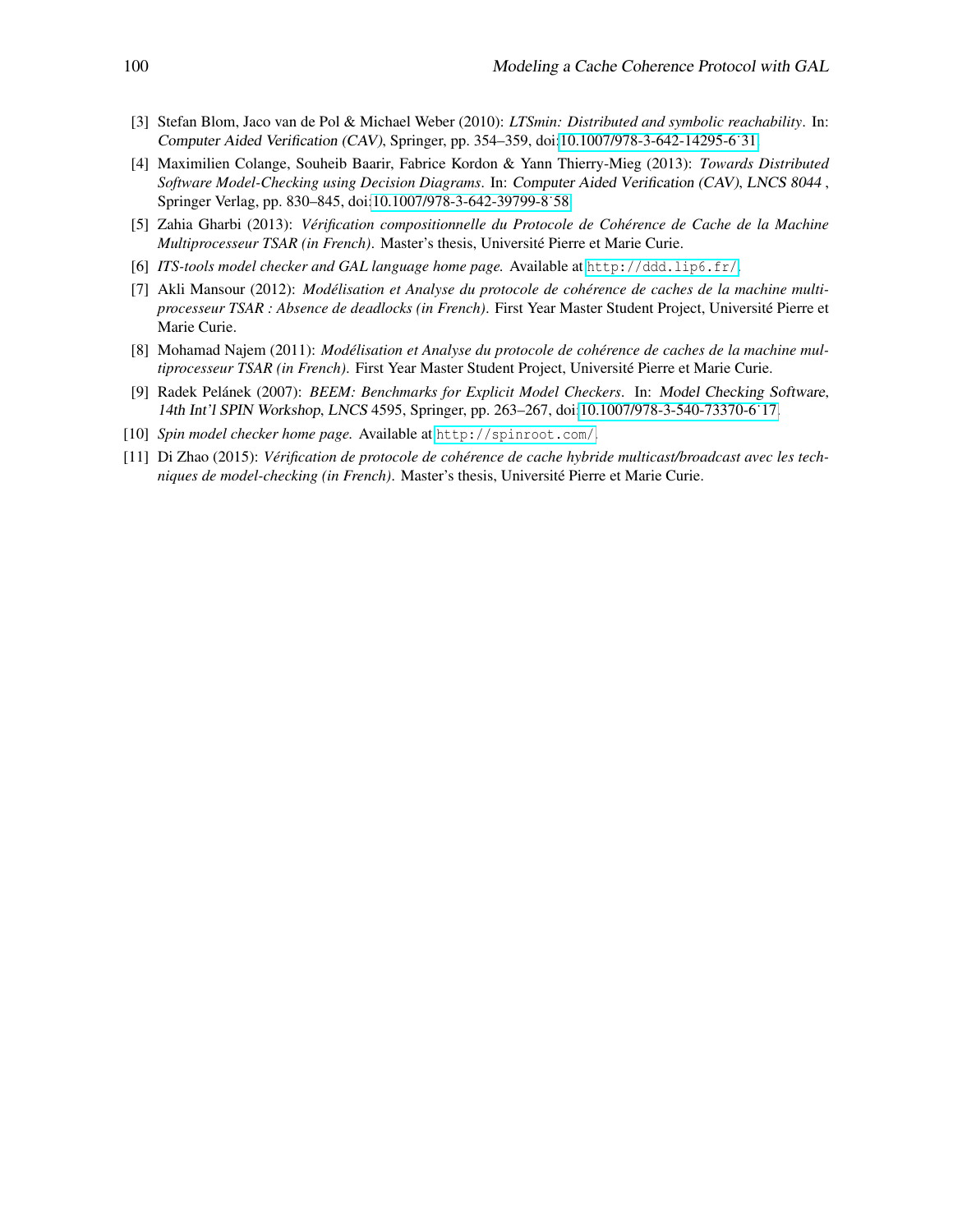#### <span id="page-13-0"></span>A L1 Cache Finite State Machine



Figure 7: L1 cache finite state machine. '?' denotes the reception of a message; '!' denotes the sending of a message;  $\rightarrow$  denotes actions associated to a guard. Some actions are omitted for readability.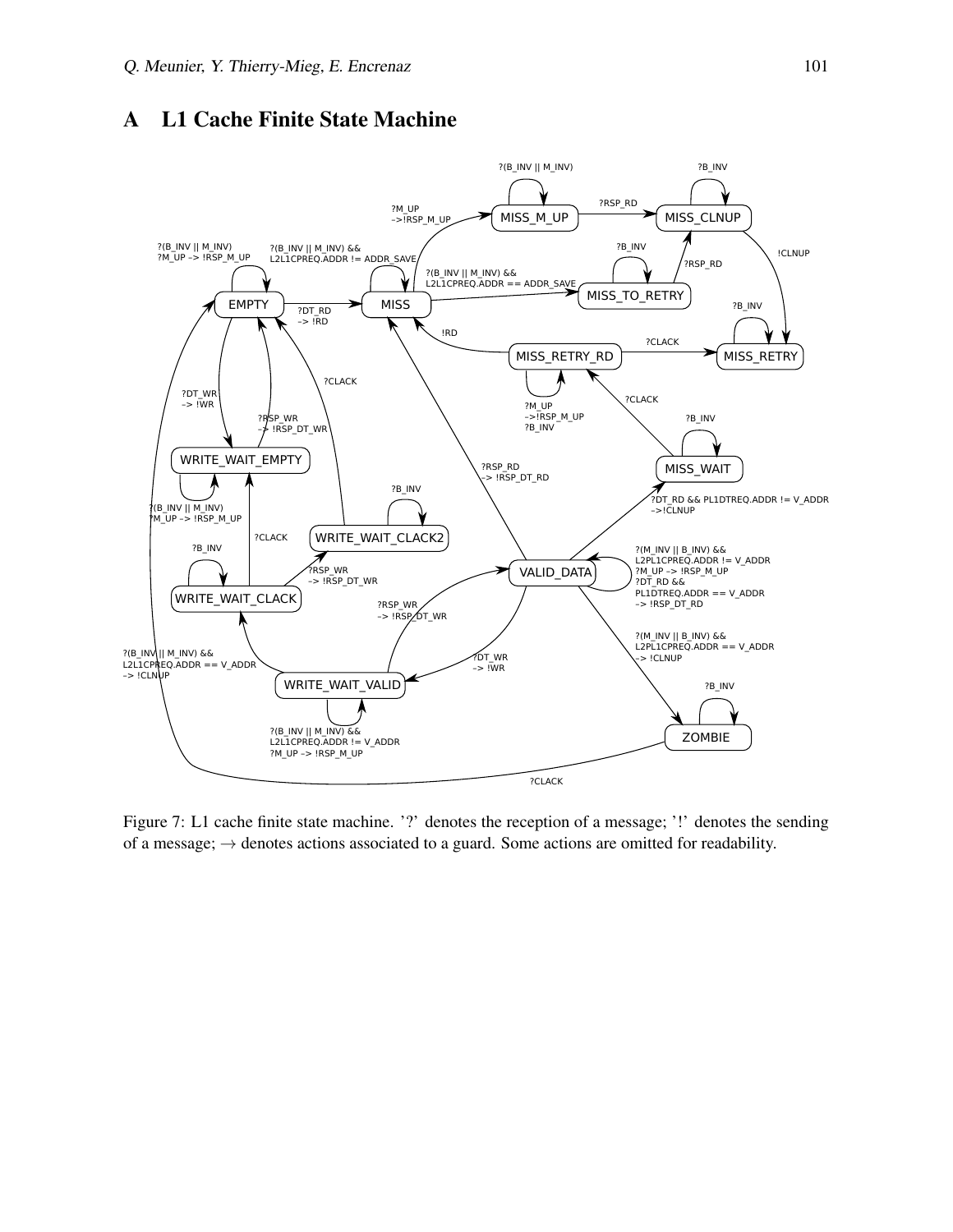

## <span id="page-14-0"></span>B L2 Cache Finite State Machine

Figure 8: L2 cache finite state machine. '?' denotes the reception of a message; '!' denotes the sending of a message;  $\rightarrow$  denotes actions associated to a guard. Some actions are omitted for readability.